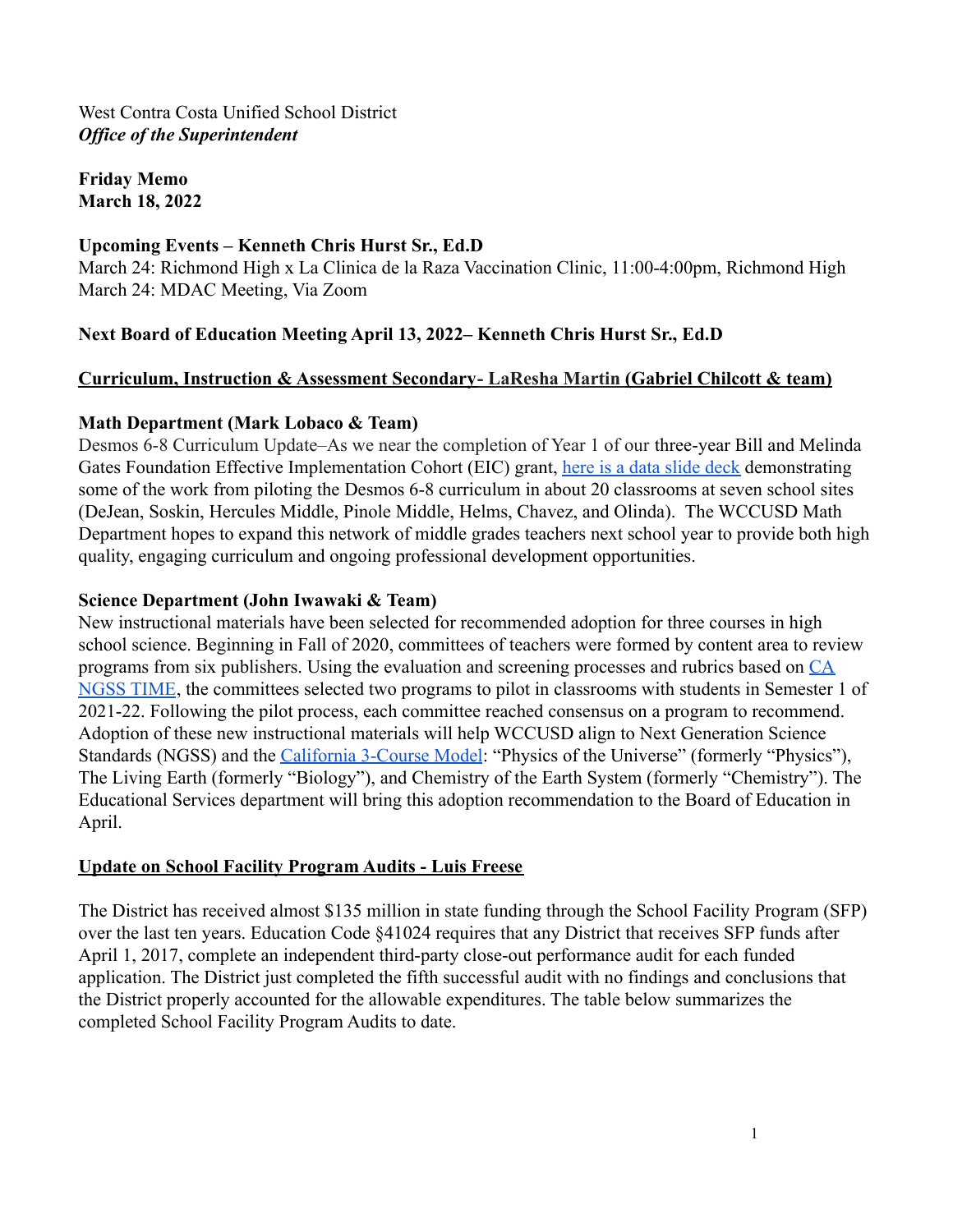| <b>Site (Application)</b>     | <b>State Dollars Received</b> |
|-------------------------------|-------------------------------|
| Helms (58/61796-00-008)       | \$5,341,020                   |
| Coronado (57/61796-00-047)    | \$946,931                     |
| Gompers (57/61796-00-045)     | \$2,071,166                   |
| Peres $(57/61796 - 00 - 044)$ | \$1,101,173                   |
| King $(58/61796 - 00 - 009)$  | \$2,106,032                   |

# **Communications Update - Ryan Phillips**

### **Thursday, March 17, 2022**

**[WCCUSD superintendent addresses campus safety after gun incidents | Richmond Standard](https://richmondstandard.com/richmond/2022/03/16/wccusd-superintendent-addresses-campus-safety-after-gun-incidents/) | [Mike](https://richmondstandard.com/author/richmon/) [Aldax](https://richmondstandard.com/author/richmon/)**

Dr. Chris Hurst, West Contra Costa Unified School District (WCCUSD) superintendent, said in a [public](https://mailchi.mp/wccusd.net/resend-in-person-update-change-mask-policy-2651532?e=c006dba435&fbclid=IwAR1Y74N3oBaQw9M815HN6VfxEVe6MrOO-8m5TLc_T6nEoDj4oNEELgCials) [message](https://mailchi.mp/wccusd.net/resend-in-person-update-change-mask-policy-2651532?e=c006dba435&fbclid=IwAR1Y74N3oBaQw9M815HN6VfxEVe6MrOO-8m5TLc_T6nEoDj4oNEELgCials) Tuesday that he is "deeply disturbed" by two incidents last week involving weapons on high school campuses, and discussed steps the district is taking in the short and long term to address safety. "Keeping our students and staff safe, both physically and mentally, is our top priority," Hurst said.

#### **[Vallejo High School badminton team beats Richmond, Hercules - Times-Herald](https://www.timesheraldonline.com/2022/03/17/vallejo-high-school-badminton-team-beats-richmond-hercules/)**

The Vallejo High School badminton team began the season with a 17-0 win over Richmond last week. No. 1 girls player Rachel Contreras won her match

# **[Bethel High boys tennis team defeats Pinole Valley - Times-Herald](https://www.timesheraldonline.com/2022/03/16/bethel-high-boys-tennis-team-defeats-pinole-valley)**

The Bethel High boys tennis team defeated Pinole Valley 4-3 on Tuesday in Tri-County Athletic League play. Andrick Espinosa won 6-2,

#### **[Contra Costa County to intervene in West Contra Costa Unified's finances | EdSource](https://edsource.org/updates/contra-costa-county-to-intervene-in-west-contra-costa-unifieds-finances)**

The Contra Costa County Office of Education will take authority over West Contra Costa Unified's financial planning because the district is "no longer a going concern" after running a projected deficit and after the school board on March 9 [rejected](https://edsource.org/updates/west-contra-costa-unified-school-board-rejects-proposals-for-potential-teacher-staff-layoffs) a proposal to cut about 200 teacher and school staff positions.

#### **Tuesday, March 15, 2022**

**[COVID: Mask Mandate Lifted But Some East Bay Teachers Offer Students Incentives To …](https://sanfrancisco.cbslocal.com/2022/03/15/covid-mask-mandate-lifted-but-some-east-bay-teachers-offer-students-incentives-to-keep-the-on/) | CBS San Francisco**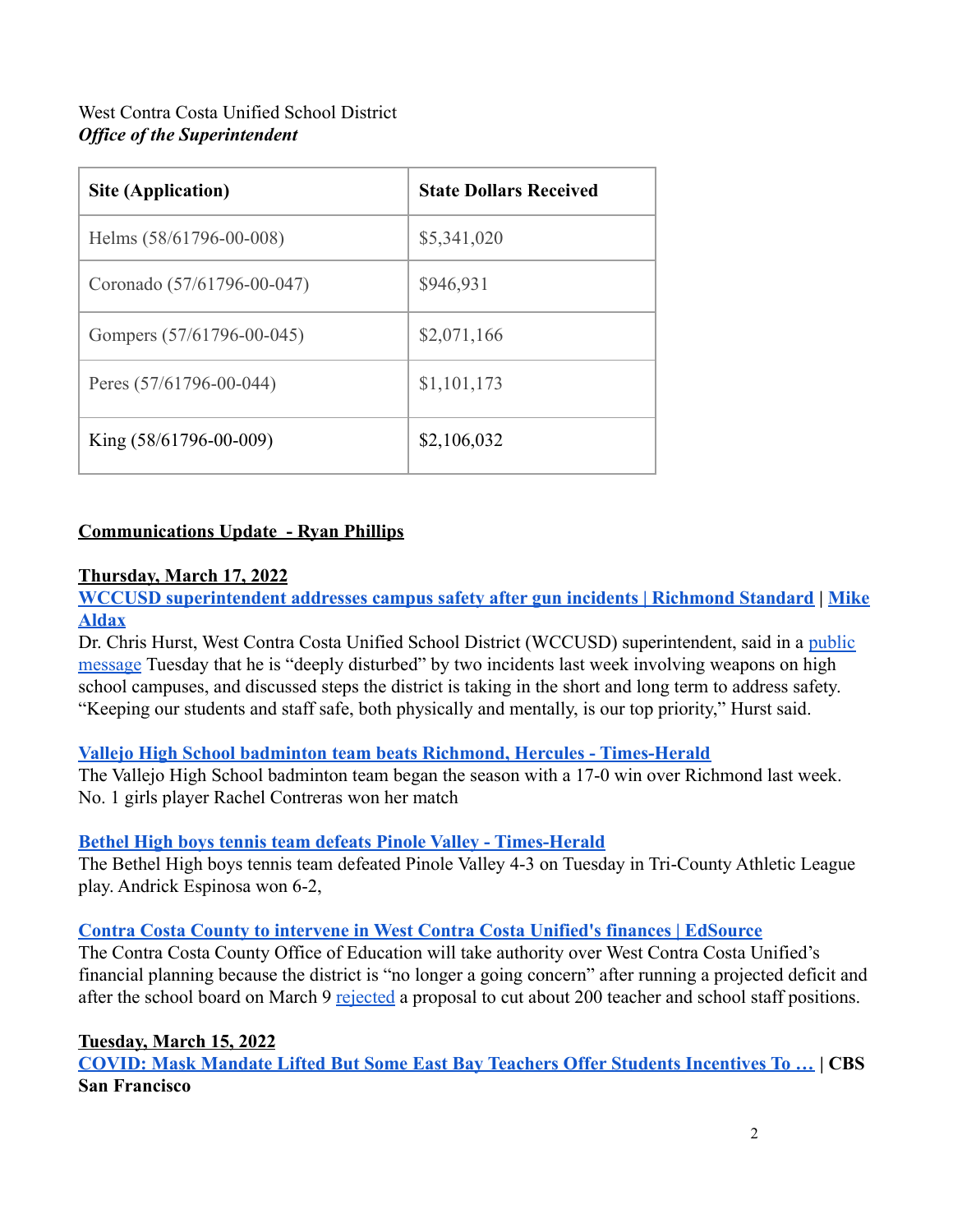The mask mandate may be lifted but teachers in at least one East Bay school district are offering incentives like candy and other treats, encouraging students to keep them on. On Tuesday, signs on the marquee at the school's entrance still flashed, "Masks are required". Marissa ditched her mask on the first day at Hercules Middle School when it became optional. But her history teacher Joseph Glatzer sent a note to parents over the weekend saying he would "give a piece of candy" and donuts as incentives to keep them on.

#### **[End of school mask mandate brings relief, lingering concerns | EdSource](https://edsource.org/2022/end-of-school-mask-mandate-brings-relief-lingering-concerns/668768)**

West Contra Costa Unified officials announced Saturday – after conferring with its unions – that masking would be "strongly recommended but no longer required," at high schools, middle schools and district offices. The district will continue requiring masks at elementary schools through April 15, when students return from spring break. District officials wanted to "move cautiously," not knowing the vaccination rates of elementary students, said district spokesman Ryan Phillips. The district knows that 87% of students ages 12 and older are vaccinated.

# **[School Meals Transition to All-Organic Ingredients in Low-Income District](https://www.nycfoodpolicy.org/food-policy-snapshot-wccusd-organic-school-meals/) | Hunter College NYC Food Policy Center**

[West Contra Costa Unified School District](https://www.wccusd.net/) (WCCUSD) has partnered with [Conscious Kitchen](https://www.consciouskitchen.org/west-contra-costa-unified-school-district/) to incorporate mostly organic, whole foods into school meals prepared from scratch. The school district has partnered with [Conscious Kitchen](https://www.consciouskitchen.org/), a local nonprofit focused on feeding healthy, organic, affordable, and delicious breakfast and lunch using as many organic ingredients as possible to children in low-income school districts. For the 2021-2022 school year, breakfast includes a main course, fruit, and milk, with food costs averaging [\\$1.56](https://www.consciouskitchen.org/west-contra-costa-unified-school-district/) per meal. Lunch includes a main course, a vegetable side, and milk or water, and food costs an average of [\\$2.35](https://www.consciouskitchen.org/west-contra-costa-unified-school-district/).

# **Monday, March 14, 2022**

# **[WCCUSD changes mask guidelines | Richmond Standard](https://richmondstandard.com/community/education/2022/03/14/wccusd-changes-mask-guidelines/)**

Starting today, masks are no longer required, but strongly recommended, at West Contra Costa Unified School District (WCCUSD) middle schools, high schools and central offices, according to Superintendent Dr. Kenneth Chris Hurst. Starting on April 15, when students return from spring break, masks will no longer be required, but strongly recommended, for all schools and central offices, including pre-K, TK, elementary and K-8 schools, Hurst added. Until then, students on these campuses are required to wear masks while indoors.

# **[Many Bay Area students still masked as state mandate lifts](https://www.eastbaytimes.com/2022/03/14/many-bay-area-students-still-masked-as-state-mandate-lifts/) | East Bay Times**

Though the San Jose Unified School District adopted the state's new ... Similarly, West Contra Costa Unified made masks optional for middle and high …

# **[Bay Area schools face the first day in classrooms without a mask ... - San Francisco Chronicle](https://www.sfchronicle.com/bayarea/article/Bay-Area-schools-face-the-first-day-in-classrooms-17001296.php)**

In West Contra Costa Unified, district officials notified families and staff over the weekend that the mandate would be lifted as of Monday. For the first time in two years, California kids were permitted to walk into their classrooms without a mask Monday, [a moment of celebration for some and worry for](https://www.sfchronicle.com/bayarea/article/Now-or-who-knows-when-Parents-and-experts-debate-16823827.php) [others.](https://www.sfchronicle.com/bayarea/article/Now-or-who-knows-when-Parents-and-experts-debate-16823827.php) While most Bay Area districts opted to lift the mask mandate Monday, not all did. Even in districts